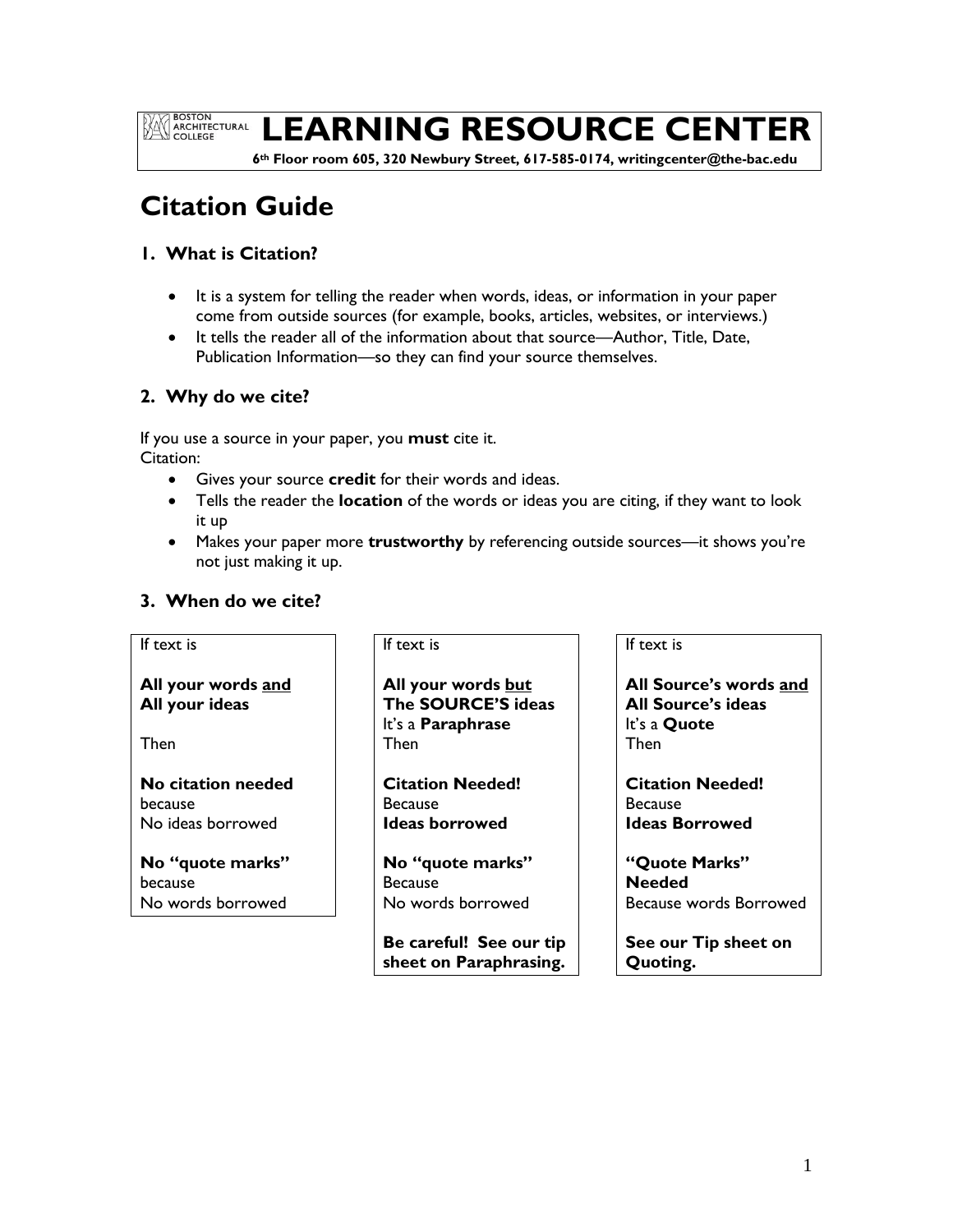### **4. How do we cite?**

The B.A.C. uses Chicago Style Citation, which must have both **footnotes in the text and a bibliography at the end**. Here is a sample paper showing both, and several different kinds of sources you might encounter. Notice that footnote style and bibliography style are NOT the same.

### **Sample Essay:**

Elisabeth Price Learning Resource Center

#### **Reviving the Wrong History: An Analysis of the Interior of the Old North Church**

Every time you use a quote, idea, or research from a source, insert a footnote. This number draws our attention to the bottom of the page, where we learn more information about the source. To create footnotes in MS Word, use the **References** tab and select **Insert Footnote.**

 $\overline{a}$ 

According to the Old North Church's website, over five-hundred thousand tourists visit the church each year, hoping to connect with a place that has become a symbol of America's revolutionary spirit and freedom.<sup>1</sup> However, the main reason for the church's fame, the steeple where two lanterns hung during Paul Revere's ride, is inaccessible to the general public. This means that the focus of the average visitor is directed away from the steeple and toward the interior of the church building. This poses a unique problem for both visitors and tour guides at the site, because the Old North's interior doesn't have much to do with the events of April  $18<sup>th</sup>$ , 1775. In fact, because of the changes made to the church's interior in 1912 in the name of historical revival, the interior gives an inaccurate portrayal of the church's worship style and the worldviews of its congregation members during the Revolutionary War, creating a misleading portrait of the church's role in American history.

The most striking feature of the church's inside is its stark simplicity: plain, white walls; hard, narrow benches in the high-walled box pews; and clear-paned windows. This white-washed, plain style means that visitors often mistake the Old North for an example of an 18<sup>th</sup>-century Puritan church, or meeting house. Puritans are known primarily for their scorn of decorative church styles and their desire for a simpler form of worship. As Cotton Mather, one of the most famous Puritan ministers said, "We have a modest and handsome house for the worship of God,

<sup>1</sup> "Support the Old North Foundation," The Old North Church, accessed December 17, 2012, http://www.oldnorth.org/ support/index.htm.

2 Website name, date accessed, and web address. This footnote is for a **website**. The author's name would be first listed Firstname Lastname, but since we don't know the author, we skip to the "title," then the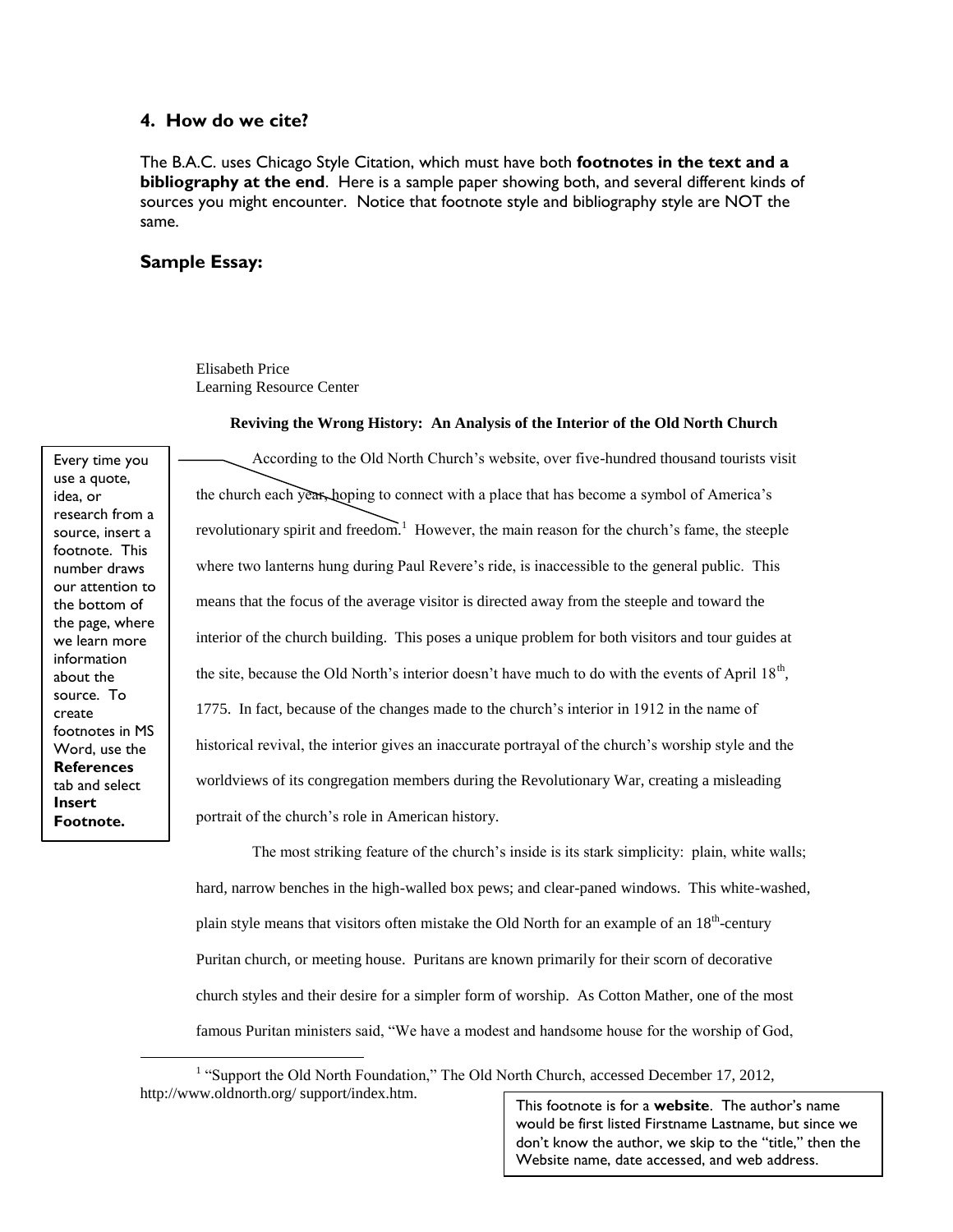Direct **quotes** have quote marks around them. Also notice how the writer introduces the quote by telling us who is speaking and why the speaker is important to the argument.

not set off with gaudy, pompous, theatrical fineries, but suited unto the simplicity of Christian worship."<sup>2</sup> In fact, the Old North is so quintessentially similar to the Puritan meeting houses of the Revolutionary period that it was even referenced in Ezra Hoyt Byington's book *The Puritan in England and New England*, as a "one of the oldest examples" of American meeting house styles.<sup>3</sup> However, the Old North was never a Congregationalist church. It was originally constructed as an Anglican church, with a comparably colorful and ornate interior. One of the most comprehensive descriptions of this early interior is written by Suzanne Foley in her 1961 article in *Bulletin of the Society for the Preservation of New England Antiquities*. She notes, in painstaking detail, the exact dates of the colorful "embellishments" added to the interior of the early church, some of which include: "a large green 'cheney' curtain trimmed with scarlet and white lace was hung in the east window in September 1726", an "altarpiece was painted with cherubs and festoons in December 1727", and in 1736-1737 "the west gallery was extended by an organ loft, which was decorated with a frieze of cutwork panels."<sup>4</sup> Curtains, cherubs, organs, and cutwork panels were all adornments that would have offended the sensibilities of Boston Puritans, who had so stripped down their worship from Anglican practices that they shunned not only visual decorations, but instrumental music as well.<sup>5</sup>

A **Paraphrase** is source material rephrased **entirely** into your own words. It must still have a footnote crediting its origin.

> **Footnote 2** refers to a **book.** The information needed is: Author's Firstname Lastname, *Title* (Place published: Publisher, year published), page number of the information cited.

 $\overline{a}$ 

**Footnotes 3 and 5: After a source has been used once, it can always be abbreviated**. After you provide all the citation information in the initial footnote, subsequent footnotes only need to tell us the author's last name, abbreviated title, and the page number.

**Footnote 4** refers to an **article**. The information needed is: Author's Firstname Lastname, "Title of Article," *Title of Magazine/Journal* (Date): page number of the information cited.

Footnote numbers count up; even if the source repeats, the number doesn't stay the same. The numbering doesn't restart on a new page.

<sup>2</sup> Ezra Hoyt Byington, *The Puritan in England and New England* (Boston: Roberts Brothers, 1897), 140.

<sup>3</sup> Byington, *Puritan in England* , 144.

<sup>4</sup> Suzanne Foley, "Christ Church, Boston," *Old-Time New England: Bulletin of the Society for the Preservation of New England Antiquities*, January-March 1961, 75, 77.

<sup>5</sup> Byington, *Puritan in England,* 142.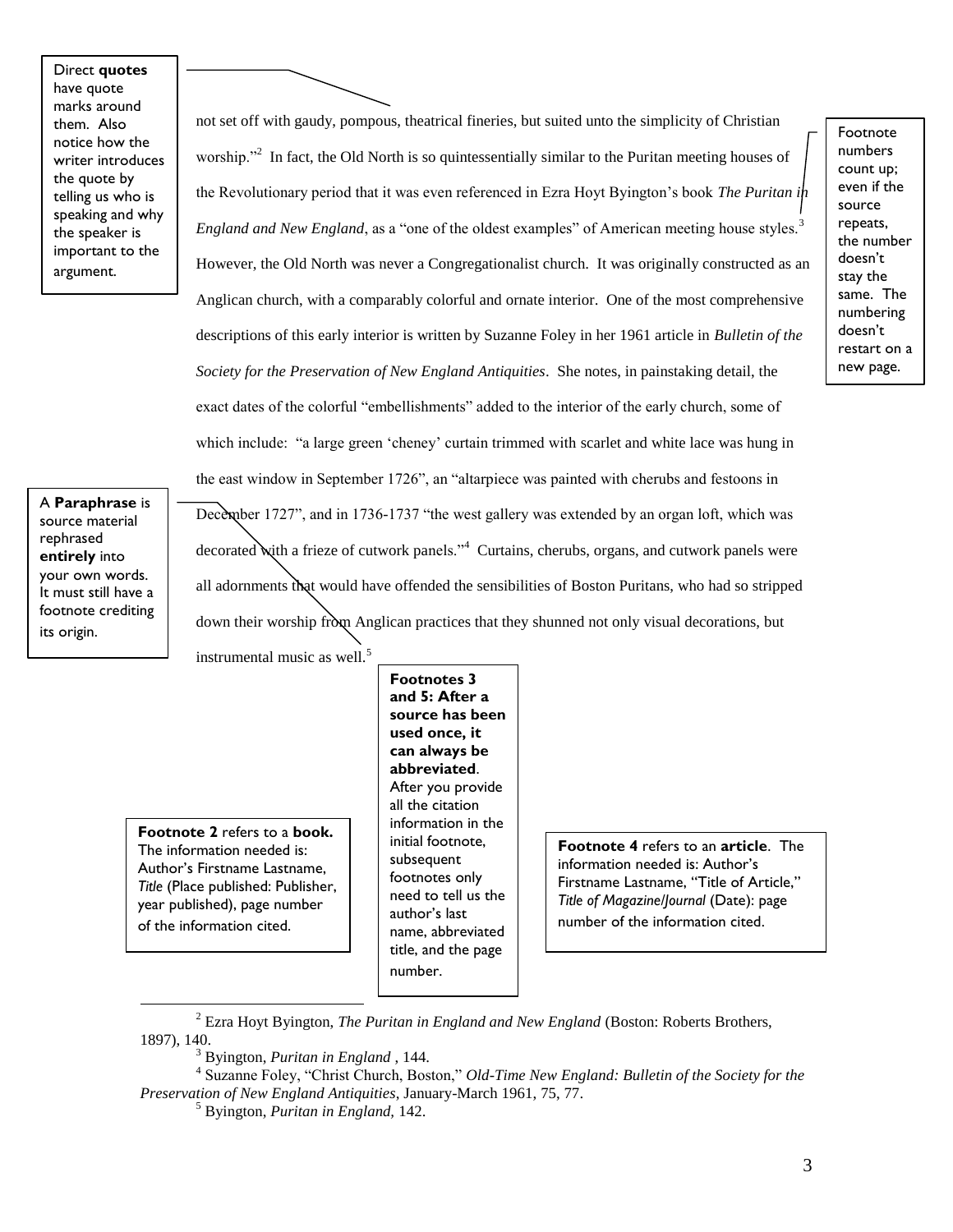| you used in                                                                                                                                                                       | Byington, Ezra Hoyt. The Puritan in England and New England. Boston: Roberts Brothers,                                                                                                                                                                                                                                                                                                                                                                                                                                                                    | are no page             |
|-----------------------------------------------------------------------------------------------------------------------------------------------------------------------------------|-----------------------------------------------------------------------------------------------------------------------------------------------------------------------------------------------------------------------------------------------------------------------------------------------------------------------------------------------------------------------------------------------------------------------------------------------------------------------------------------------------------------------------------------------------------|-------------------------|
| your essay,                                                                                                                                                                       | 1897.                                                                                                                                                                                                                                                                                                                                                                                                                                                                                                                                                     | numbers.                |
| arranged in<br>alphabetical<br>order of the<br>author's<br><b>LAST</b><br>names.<br>The format of<br>the<br>bibliographic<br>citations is<br>NOT the<br>same as the<br>footnotes. | Foley, Suzanne. "Christ Church, Boston." <i>Old-Time New England: Bulletin of the Society for</i><br>the Preservation of New England Antiquities, January-March 1961.<br>The Old North Church. "Support the Old North Foundation." Accessed December 17, 2012.<br>http://www.oldnorth.org/support/index.htm<br>Notice small but important differences in<br>A website citation.<br>the format between bibliographies and<br>footnotes: the names here are arranged<br>Lastname, Firstname. There are no<br>parentheses. The spacing/tabbing is different. | An article<br>citation. |

## **Formats for Other Types of Sources:**

### **Book with Two or More Authors**

#### Note Format:

<sup>23</sup> Guy Cowlishaw and Robin Dunbar, *Primate Conservation Biology* (Chicago: University of Chicago Press, 2000), 104–7.

#### Bibliographic Format:

Cowlishaw, Guy, and Robin Dunbar. *Primate Conservation Biology*. Chicago: University of Chicago Press, 2000.

## **Book with Editor or Translator**

#### Note Format:

<sup>3</sup> Yves Bonnefoy, *New and Selected Poems,* ed. John Naughton and Anthony Rudolf (Chicago: University of Chicago Press, 1995), 22.

#### Bibliographic Format:

Bonnefoy, Yves. *New and Selected Poems*. Edited by John Naughton and Anthony Rudolf. Chicago: University of Chicago Press, 1995.

### **Essay or Chapter from a Book**

#### Note Format:

 $^{\overline{1}0}$  John D. Kelly, "Seeing Red: Mao Fetishism, Pax Americana, and the Moral Economy of War," in Anthropology and Global Counterinsurgency, ed. John D. Kelly et al. (Chicago: University of Chicago Press, 2010), 77.

#### Bibliographic Format:

Kelly, John D. "Seeing Red: Mao Fetishism, Pax Americana, and the Moral Economy of War." In Anthropology and Global Counterinsurgency, edited by John D. Kelly, Beatrice Jauregui, Sean T. Mitchell, and Jeremy Walton, 67–83. Chicago: University of Chicago Press, 2010.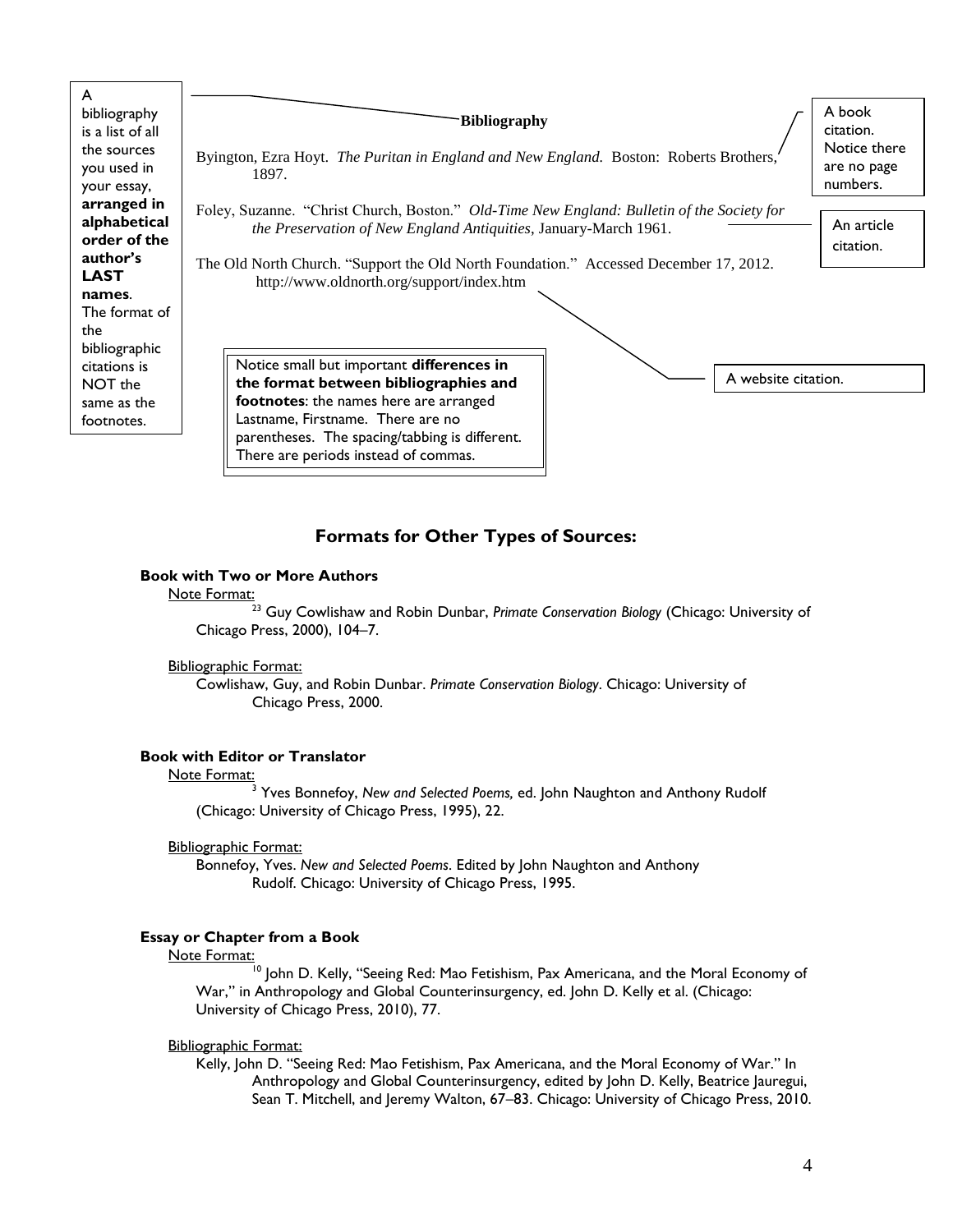#### **E-Book, Kindle or Accessed Online**

#### Note Format:

8 Jane Austen, *Pride and Prejudice* (New York: Penguin Classics, 2007), Kindle edition. 9 Philip B. Kurland and Ralph Lerner, eds., *The Founders' Constitution* (Chicago: University of Chicago Press, 1987), accessed February 28, 2010, http://press-pubs.uchicago.edu/founders/.

#### Bibliographic Format:

Austen, Jane. *Pride and Prejudice*. New York: Penguin Classics, 2007. Kindle edition. Kurland, Philip B., and Ralph Lerner, eds. *The Founders' Constitution*. Chicago: University of Chicago Press, 1987. Accessed February 28, 2010. http://presspubs.uchicago.edu/founders/.

#### **Journal from an Online Database (Or with a Digital Object Identifier)**

#### Note Format:

<sup>6</sup> Hilde Hein, "What is Public Art?: Time, Place, and Meaning," *The Journal of Aesthetics and Art Criticism* 54, no. 1 (1996): 1-7, accessed February 10, 2009, http://www.jstor.org. <sup>7</sup> Gueorgi Kossinets and Duncan J. Watts, "Origins of Homophily in an Evolving Social Network," *American Journal of Sociology* 115 (2009): 411, accessed February 28, 2010, doi:10.1086/599247.

#### Bibliographic Format:

Hein, Hilde. "What is Public Art?: Time, Place, and Meaning." *The Journal of Aesthetics and Art Criticism* 54, no. 1 (Winter 1996): 1-7. Accessed February 10, 2009. http://www.jstor.org.

Kossinets, Gueorgi, and Duncan J. Watts. "Origins of Homophily in an Evolving Social Network." *American Journal of Sociology* 115 (2009): 405–50. Accessed February 28, 2010. doi:10.1086/599247.

#### **Newspaper Article, Print or Online**

#### Note Format:

<sup>10</sup> Daniel Mendelsohn, "But Enough about Me," *New Yorker*, January 25, 2010, 68.

<sup>11</sup> Sheryl Gay Stolberg and Robert Pear, "Wary Centrists Posing Challenge in Health Care Vote," *New York Times*, February 27, 2010, accessed February 28, 2010, http://www.nytimes.com/2010/02/28/us/politics/28health.html.

#### Bibliographic Format:

Mendelsohn, Daniel. "But Enough about Me." *New Yorker*, January 25, 2010. Stolberg, Sheryl Gay, and Robert Pear. "Wary Centrists Posing Challenge in Health Care Vote." *New York Times*, February 27, 2010. Accessed February 28, 2010. http://www.nytimes.com/2010/02/28/us/politics/28health.html.

#### **YouTube Video**

#### Note Format:

<sup>13</sup> "IBM's Watson Wins Person of the Year at the 15th Annual Webby Awards," YouTube video, 2:47, posted by "TheWebbyAwards," June 13, 2011, http://www.youtube.com/watch?v=makDyycHvmw&feature=fvhl.

#### Bibliographic Format:

"IBM's Watson Wins Person of the Year at the 15th Annual Webby Awards." YouTube video, 2:47. Posted by "TheWebbyAwards," June 13, 2011.

http://www.youtube.com/watch?v=makDyycHvmw&feature=fvhl.